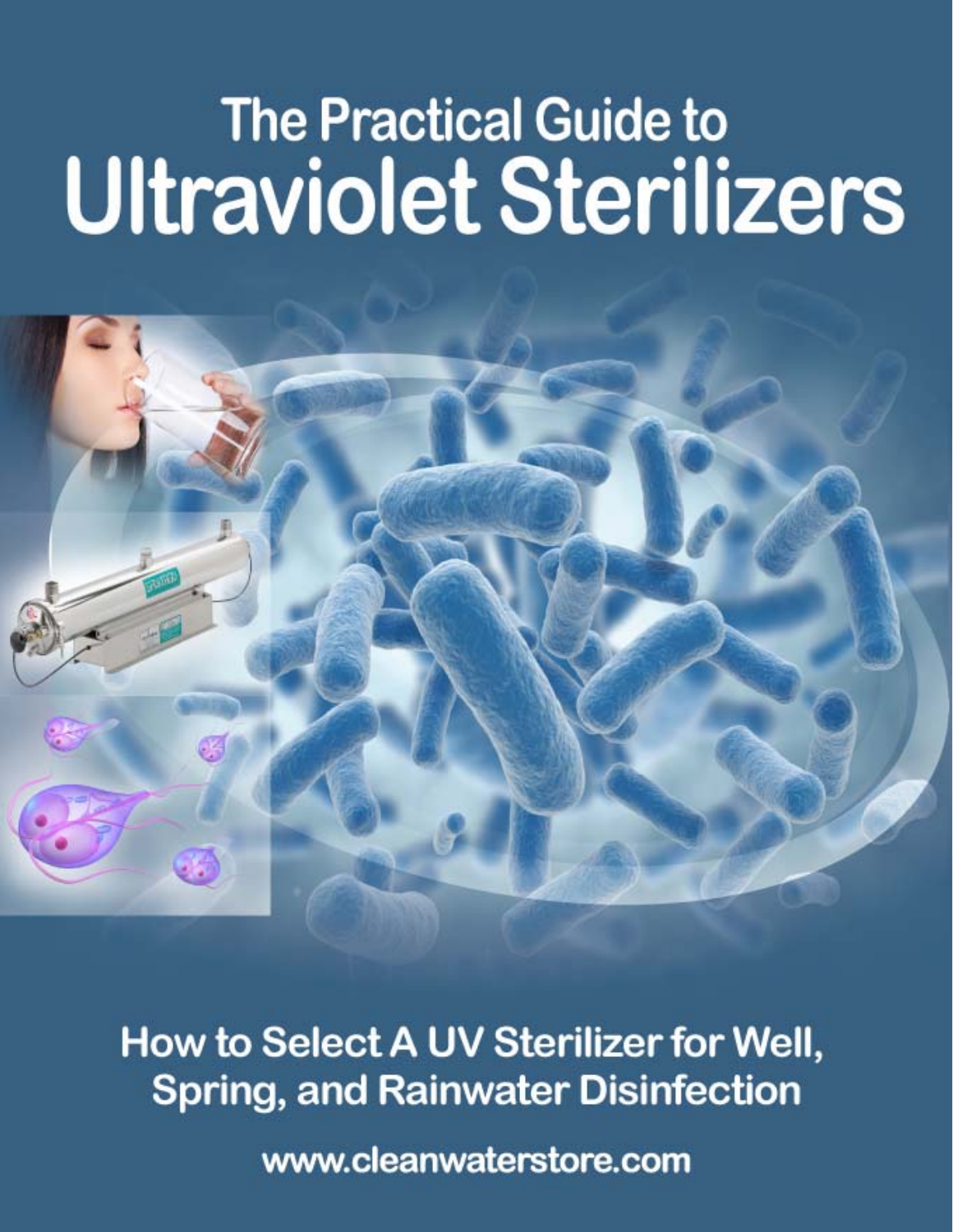# **Ultraviolet Sterilizers**

**Harmful bacteria can be present in many water supplies. Proper disinfection of drinking water is essential if bacteria, viruses or parasites are present.**  Ultraviolet sterilizers can be an alternative method of disinfection under the right conditions.



Ultraviolet sterilizers work by exposing the cell walls of

organism to intense UV light which disrupts the genetic material and prevents the organism from reproducing.

UV effectively destroys bacteria and viruses but is limited by the clarity of the water. UV only works on water that is clear and has a high UV transmission rate. Unlike chlorine there is no downstream residual disinfection. Pretreatment for iron, sediment and excessive hardness minerals is recommended.

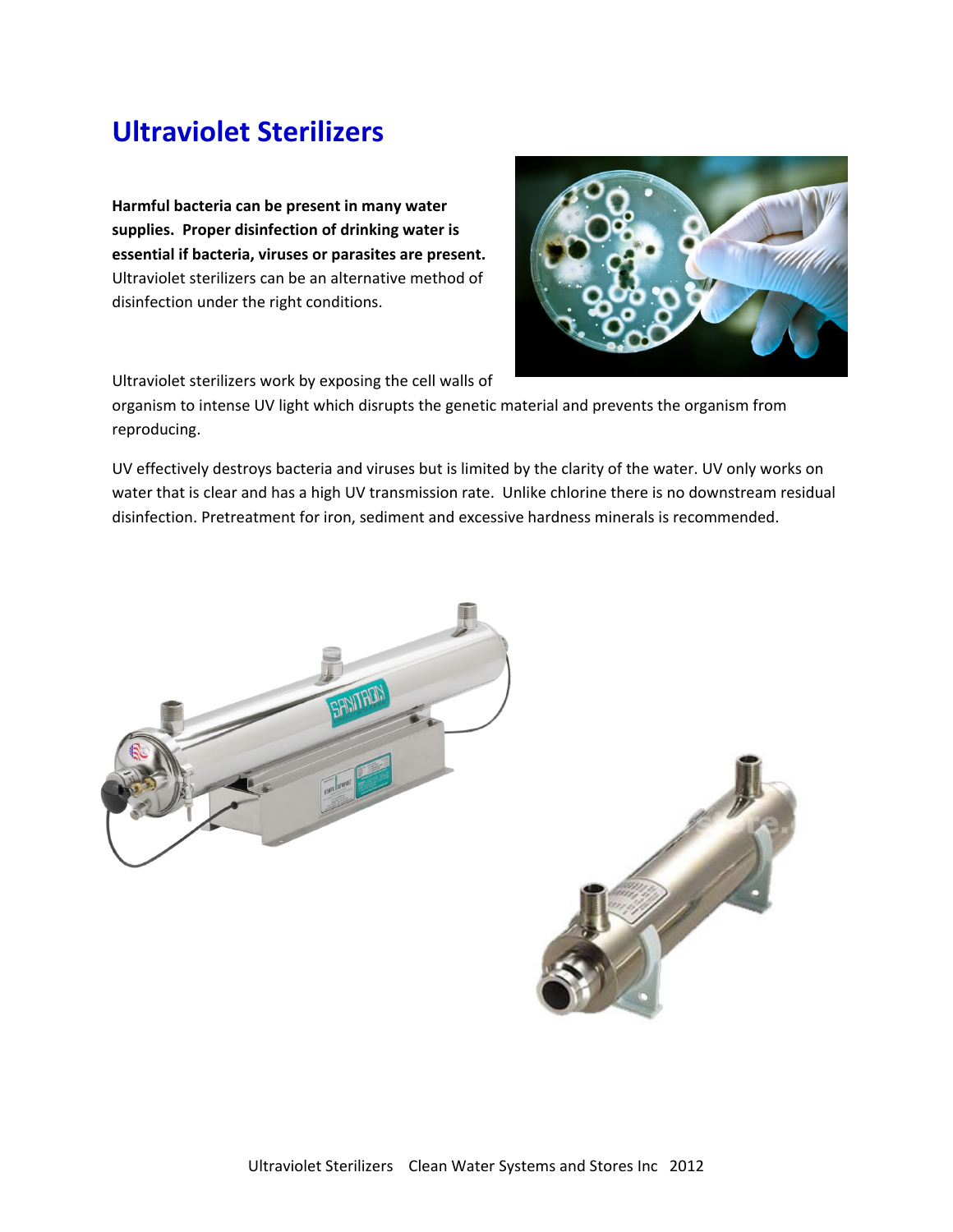Advantages of UV Light Sterilizers include:

- Effective virtually all microorganisms are susceptible to ultraviolet disinfection.
- Economical hundreds of gallons are purified for each penny of operating cost.
- Safe no danger of overdosing, no addition of chemicals.
- Fast water is ready for use as soon as it leaves the purifier
- Easy ‐ simple installation and maintenance. Compact units require minimum space.
- Automatic ‐ provides continuous disinfection without special attention or measurement.

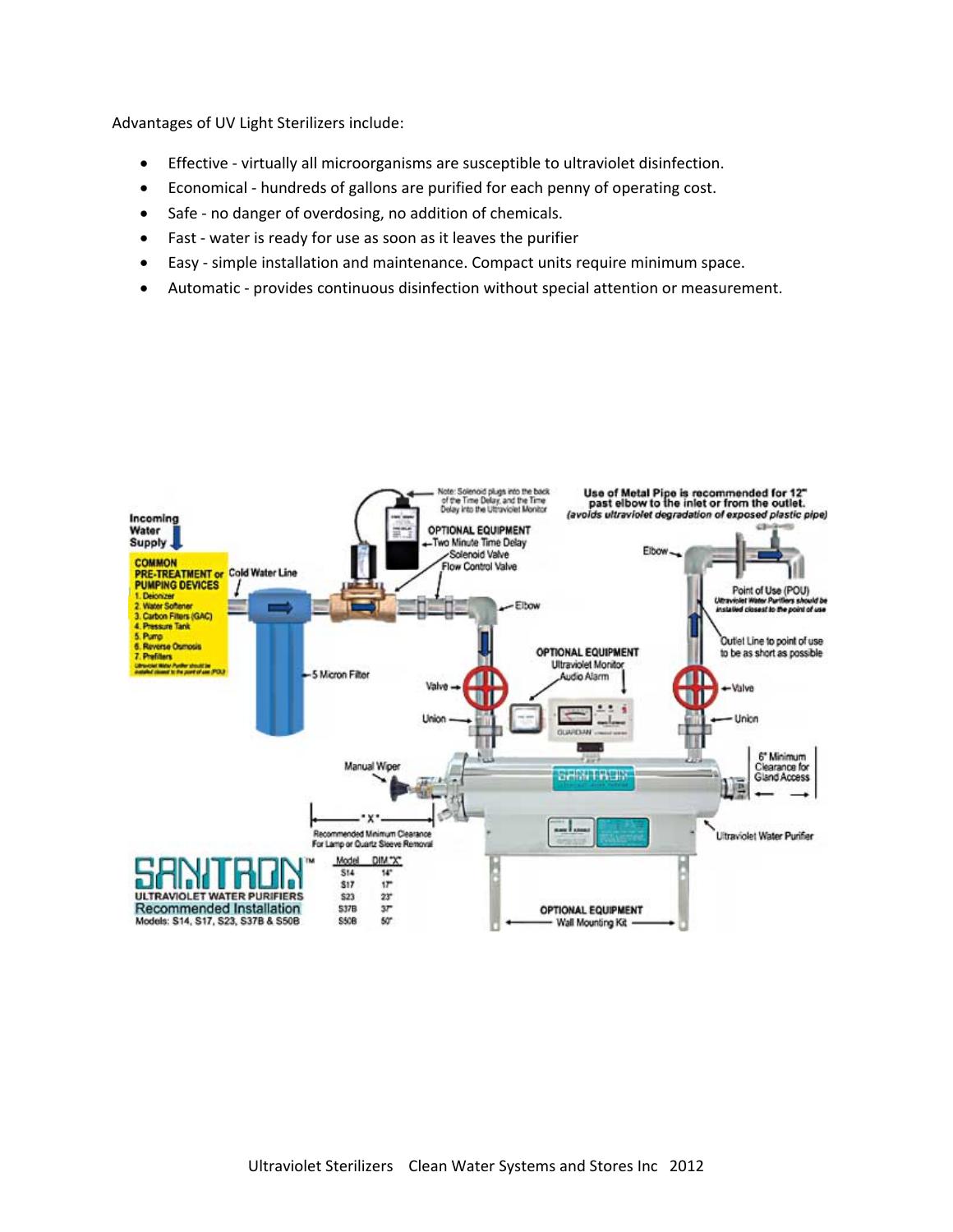### **How Ultraviolet Sterilizers Work**



#### **Sanitron® Principal of Operation**

**(1)** The water enters the purifier and flows into the annular space between the quartz sleeve and the chamber wall.

**(2)** The wiper segments induce turbulence in the flowing liquid to assure uniform exposure of suspended micro‐organisms to the lethal ultraviolet rays.

**(3)** Translucent sight port provides positives indication of germicidal lamp operation.

**(4)** The wiper assembly facilitates periodic cleaning of the quartz sleeve without any disassembly or interruption of purifier operation.

**(5)** Water leaving the purifier is instantly ready for use.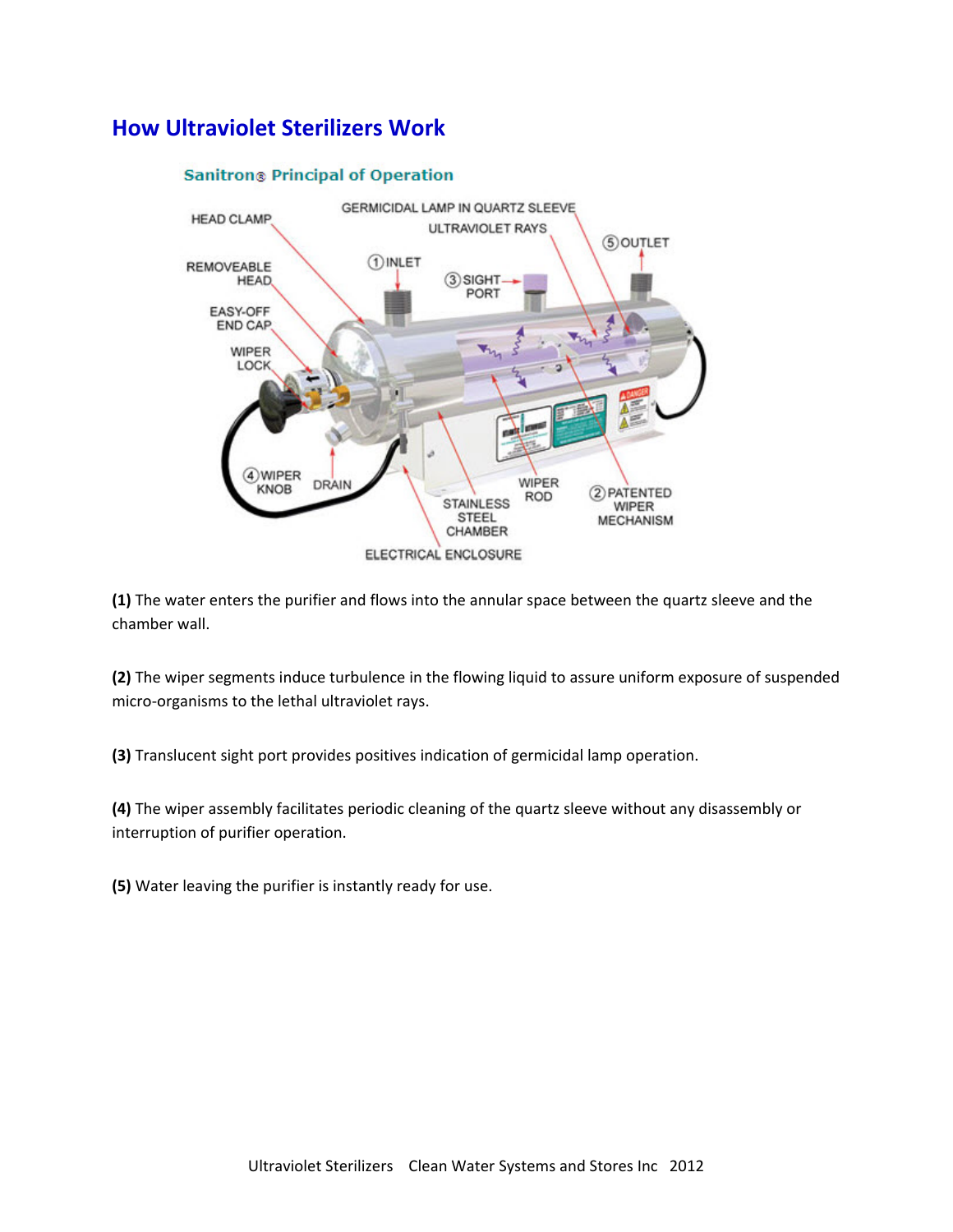#### **Pretreatment Important Consideration**

Water to be treated by UV light should be clear and relatively low in minerals. If the water is hard **(over 5 – 10 grains per gallon of hardness) a water softener which will remove the hardness is** recommended. If the water is high in turbidity or cloudy, it is essential to treat the water prior to treating with UV light. The UVT or UV Transmission level should be low enough to allow the UV rays **to penetrate the water. A 5 micron filter for pretreatment is recommended as a minimum precaution.**

#### **Pretreatment System for Hard Water**



**Softener > 25/1 Dual‐Grade Filter > UV Sterilizer**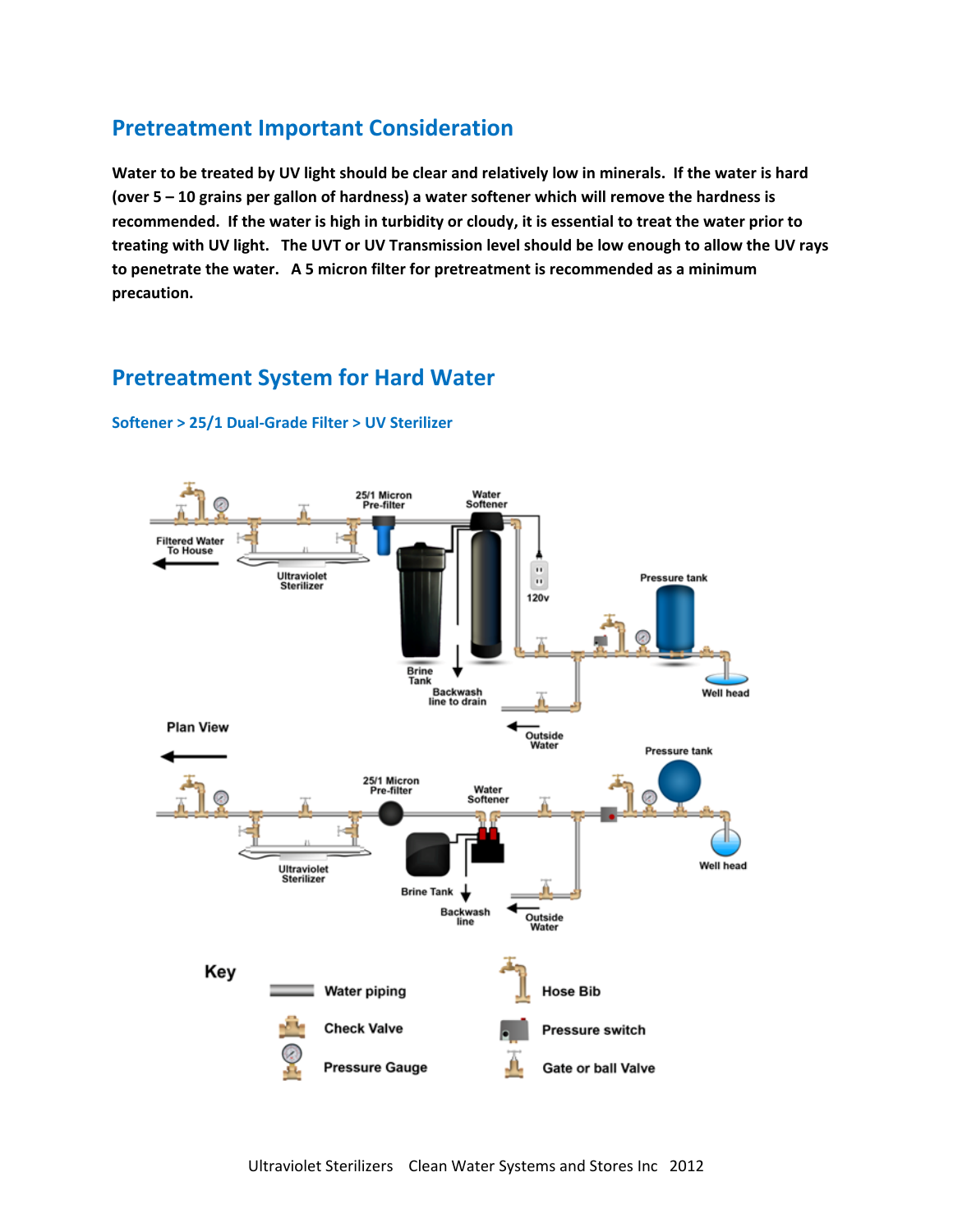## **Pretreatment for Sediment**

#### **Sediment Backwash Filter > 25/1 Dual‐Grade Filter > UV**

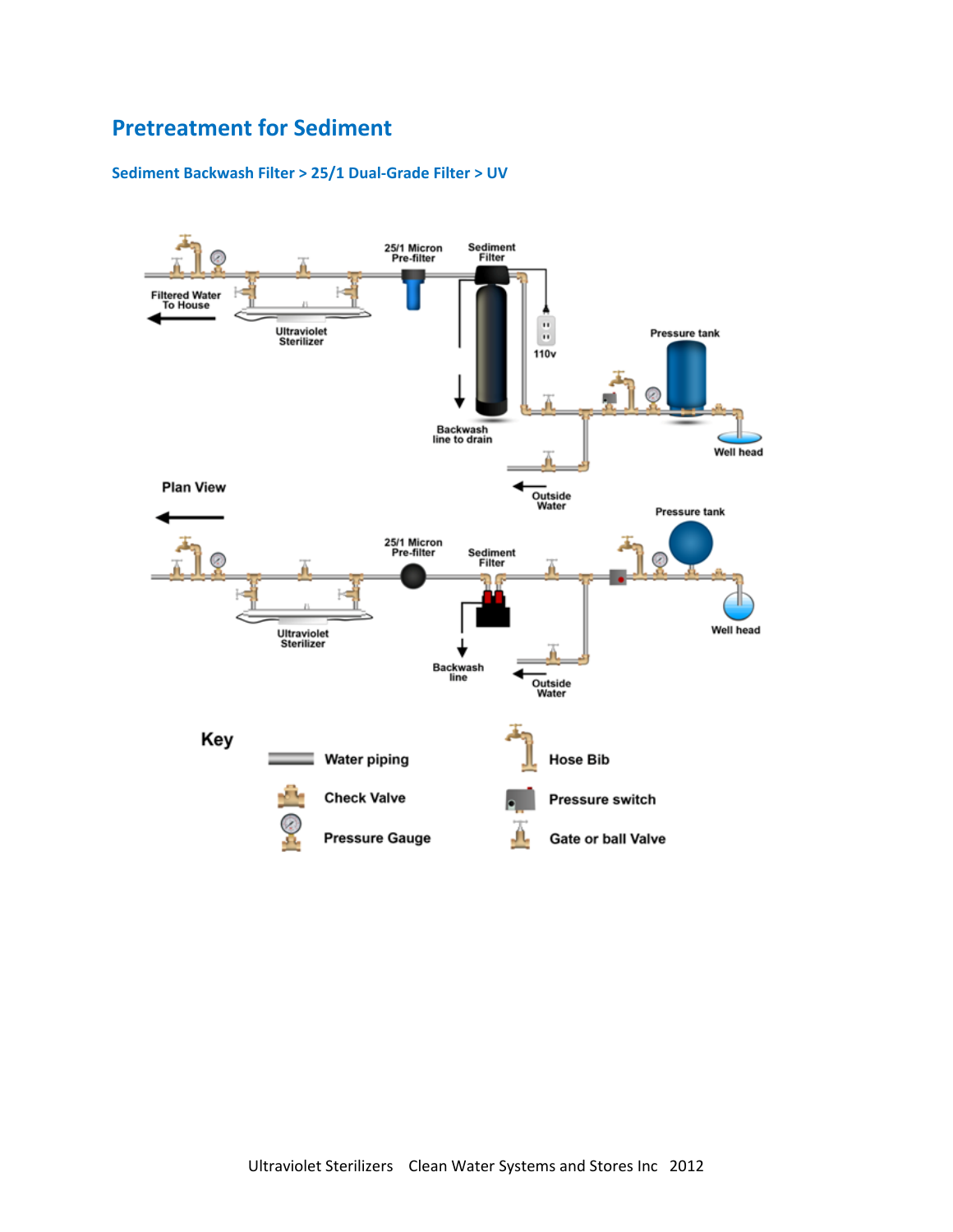## **Pretreatment for Iron in Well Water**

Iron Filter > 25/1 Dual Grade Filter > UV Sterilizer

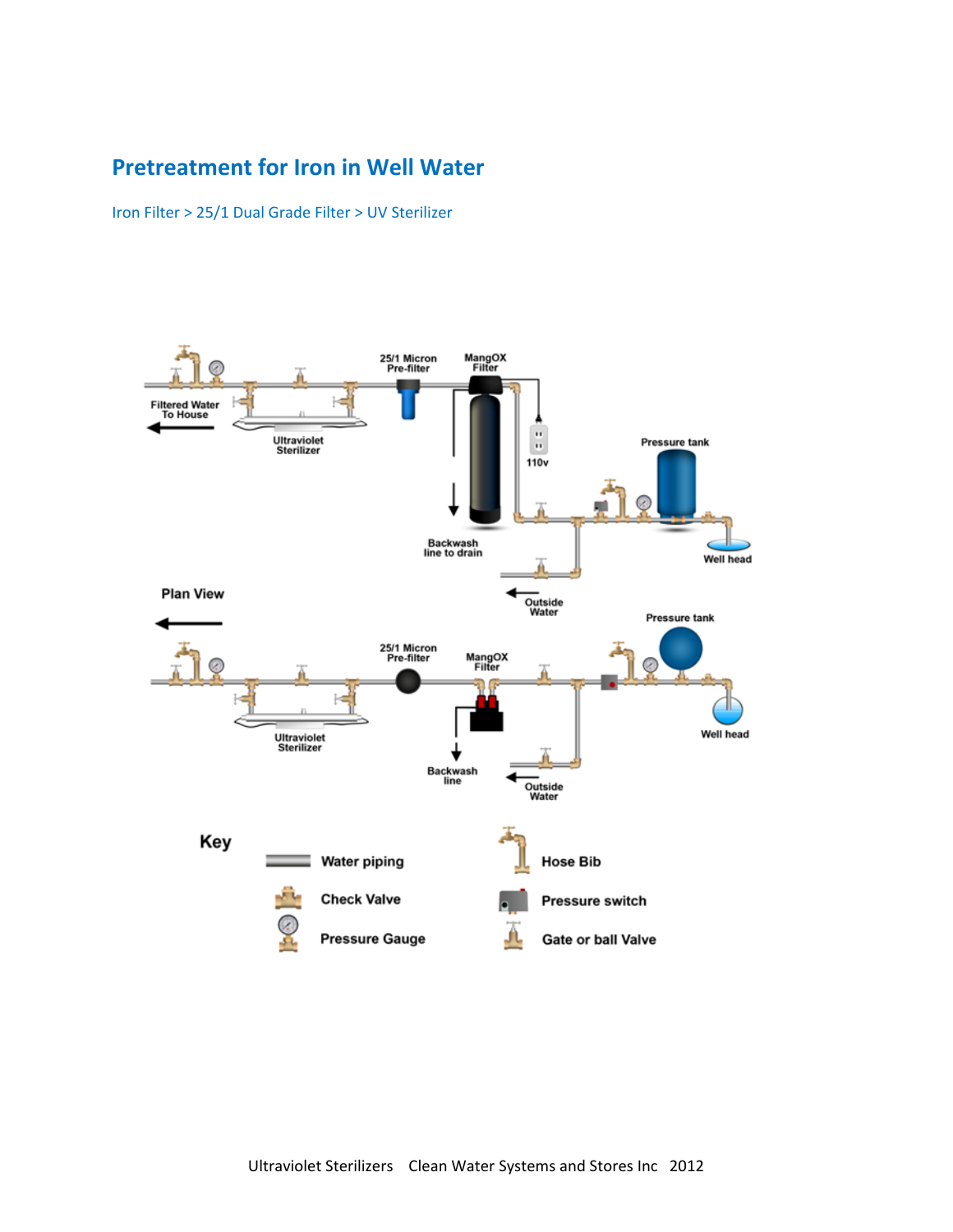#### **Ultraviolet Sterilizers and Giardia**

*Cryptosporidium* and *Giardia* protozoa are present in many drinking water supplies across the world. The occurrence of *Cryptosporidium parvum* in drinking water sources is recognized as a significant threat to private and public water supplies throughout the world (Rose *et al.*, 1991; Lisle and Rose, 1995; Messner and Wolpert, 2000).

Water treatment plants usually cannot guarantee the removal of all *Cryptosporidium* because these tiny parasites are formed as cysts, called oocysts and are



very small (four to five micrometers in diameter). They are resistant to chlorine and most other disinfectants. It is for this reason that many municipal treatment plants are installing UV systems.

A report published by the US EPA2 indicates that,"…*Cryptosporidium* is not only a surface water problem." In Canada and the US, 60.2 percent of surface water samples contained oocysts in a study done by LeChevallier and Norton in 1995.

The same report also cites a study done by Hancock *et al.* (1998), reporting a study of 199 ground water samples tested for *Cryptosporidium*. They found that five percent of vertical wells, 20 percent of springs, 50 percent of infiltration galleries, and 45 percent of horizontal wells contained *Cryptosporidium* oocysts. The significance of this is that normal water testing does not test groundwaters for oocysts.

An absolute 1 micron filter, combined with UV is very effective at removing the oocsysts and disinfecting surface and ground water supplies. When UV is used for surface water disinfection or in wells under the influence of surface water, a pre-filter system consisting of 5 micron and then 1 micron absolute filtration is recommended.

Ultraviolet disinfection of water consists of a purely physical, chemical‐free process. UV‐C radiation in particular, with a wavelength in the 240 nm to 280 nanometers range, attacks the vital DNA of the bacteria directly.

The radiation initiates a photochemical reaction that destroys the genetic information contained in the DNA. The bacteria lose their reproductive capability and are destroyed. Even parasites such as *Cryptosporidia* or *Giardia*, which are extremely resistant to chemical disinfectants, are efficiently reduced.<sup>[12]</sup> UV can also be used to remove chlorine and chloramine species from water; this process is called photolysis, and requires a higher dose than normal disinfection.

#### Giardia Protozoa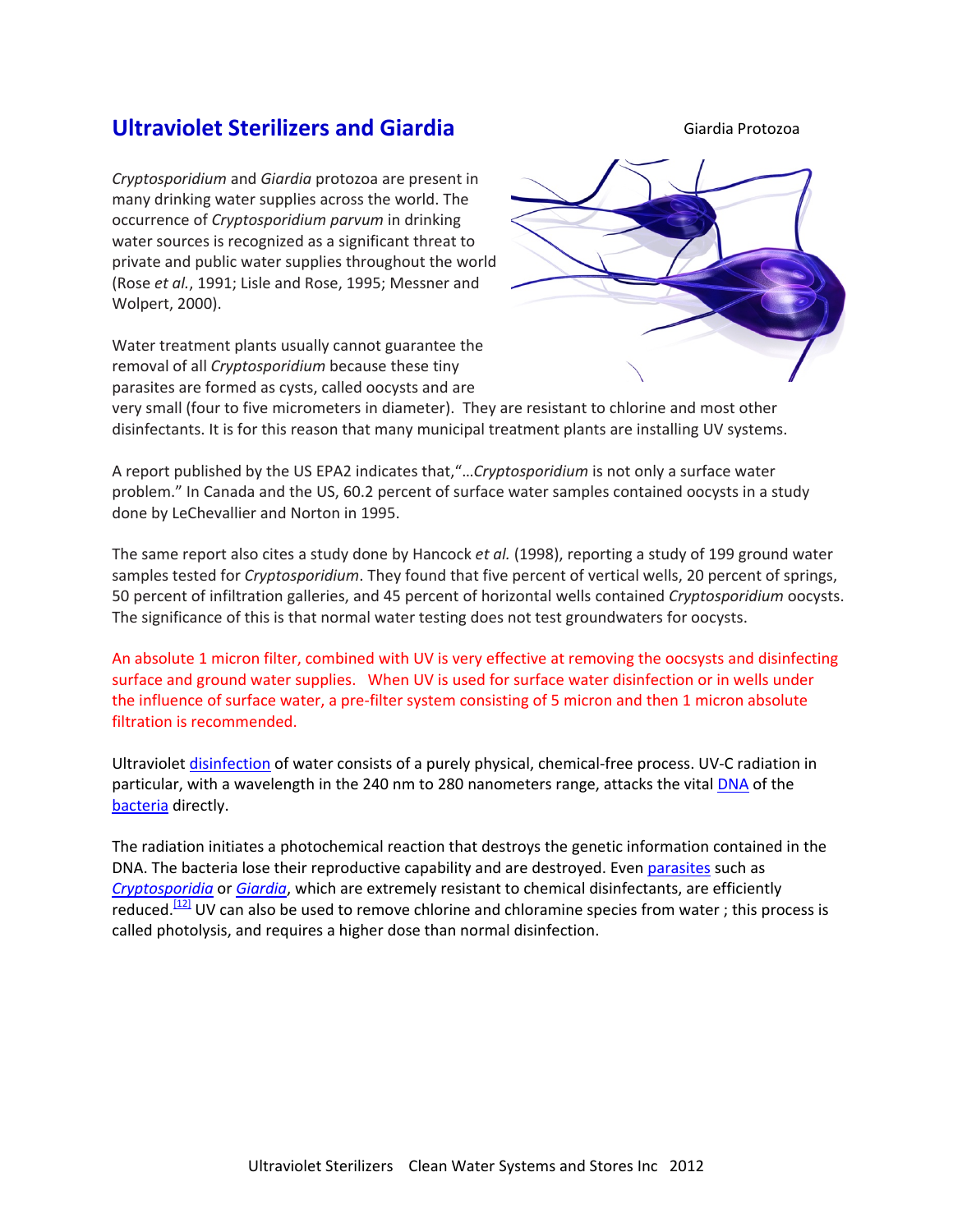## **Microorganisms That Are Treated By UV**



| <b>Bacteria</b>                                | <b>UV Dose</b> | <b>Bacteria</b>                          | <b>UV Dose</b> |
|------------------------------------------------|----------------|------------------------------------------|----------------|
| Agrobacterium lumefaciens 5                    | 8,500          | Pseudomonas aeruginosa (Environ.Strain)  | 10,500         |
| Bacillus anthracis 1,4,5,7,9 (anthrax veg.)    | 8,700          | Pseudomonas aeruginosa (Lab. Strain) 5,7 | 3,900          |
| Bacillus anthracis Spores (anthrax spores)*    | 46,200         | Pseudomonas fluorescens 4,9              | 6,600          |
| Bacillus megatherium Sp. (veg) 4,5,9           | 2,500          | Rhodospirillum rubrum 5                  | 6,200          |
| Bacillus megatherium Sp. (spores) 4,9          | 5,200          | Salmonella enteritidis 3,4,5,9           | 7,600          |
| Bacillus paratyphosus 4,9                      | 6,100          | Salmonella paratyphi (Enteric Fever) 5,7 | 6,100          |
| Bacillus subtilis 3,4,5,6,9                    | 11,000         | Salmonella Species 4,7,9                 | 15,200         |
| Bacillus subtilis Spores 2,3,4,6,9             | 22,000         | Salmonella typhimurium 4,5,9             | 15,200         |
| Clostridium tetani                             | 23,100         | Salmonella typhi (Typhoid Fever) 7       | 7,000          |
| Clostridium botulinum                          | 11,200         | Salmonella                               | 10,500         |
| Corynebacterium diphtheriae 1,4,5,7,8,9        | 6,500          | Sarcina lutea 1,4,5,6,9                  | 26,400         |
| Dysentery bacilli 3,4,7,9                      | 4,200          | Serratia marcescens 1,4,6,9              | 6,160          |
| Eberthella typhosa 1,4,9                       | 4,100          | Shigella dysenteriae - Dysentery 1,5,7,9 | 4,200          |
| Escherichia coli 1,2,3,4,9                     | 6,600          | Shigella flexneri - Dysentery 5,7        | 3,400          |
| Legionella bozemanii 5                         | 3,500          | Shigella paradysenteriae 4,9             | 3,400          |
| Legionella dumoffill 5                         | 5,500          | Shigella sonnei 5                        | 7,000          |
| Legionella gormanil 5                          | 4,900          | Spirillum rubrum 1,4,6,9                 | 6,160          |
| Legionella micdadei 5                          | 3,100          | Staphylococcus albus 1,6,9               | 5,720          |
| Legionella pneumophila (Legionnaire's Disease) | 12,300         | Staphylococcus epidermidis 5,7           | 5,800          |
| Leptospira canicola-Infectious Jaundice 1,9    | 6,000          | Streptococcus faecaila 5,7,8             | 10,000         |
| Leptospira interrogans 1,5,9                   | 6,000          | Streptococcus hemolyticus 1,3,4,5,6,9    | 5,500          |
|                                                |                |                                          |                |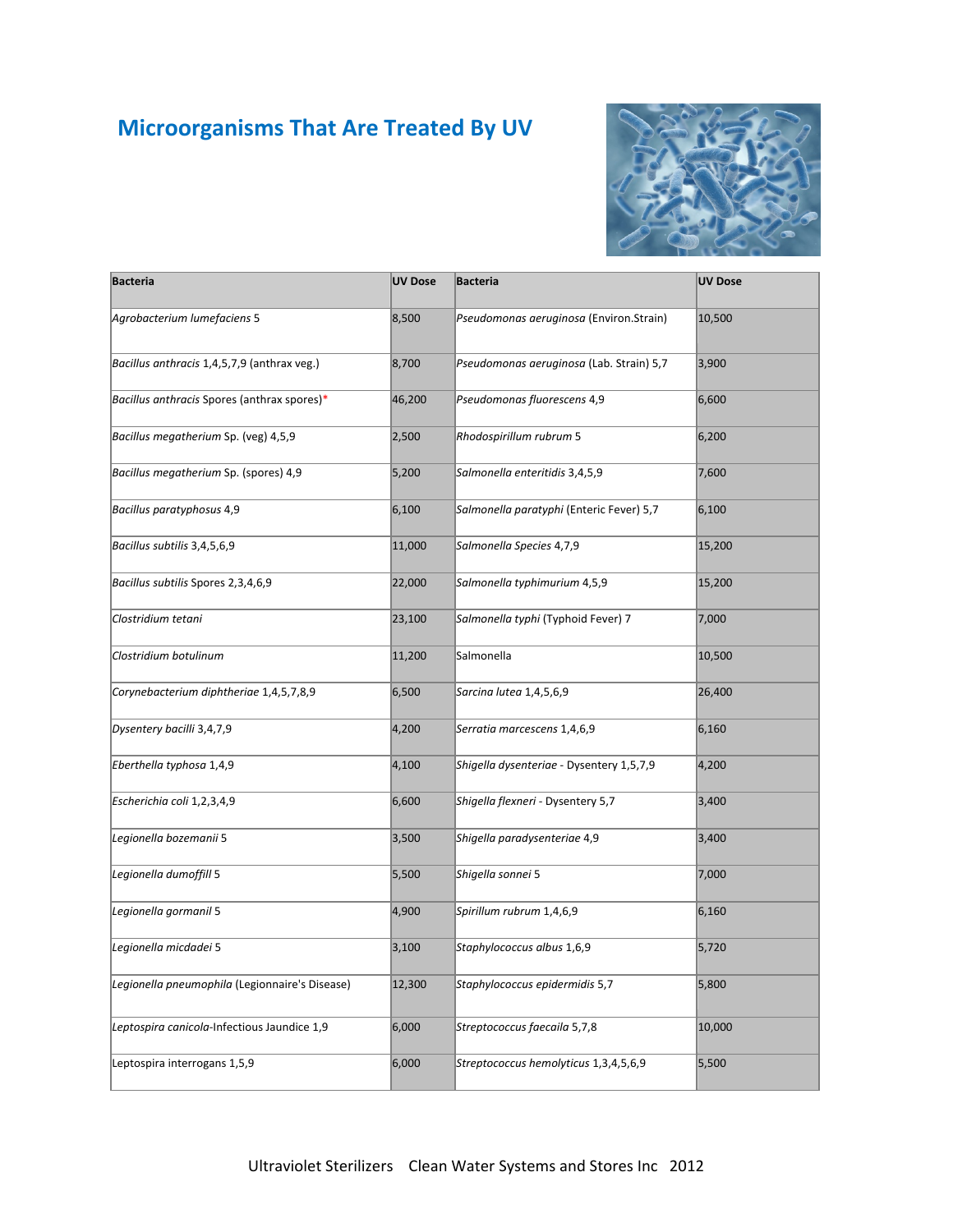| Micrococcus candidus 4,9                   | 12,300         | Streptococcus lactis 1,3,4,5,6             | 8,800          |
|--------------------------------------------|----------------|--------------------------------------------|----------------|
| Micrococcus sphaeroides 1,4,6,9            | 15,400         | Streptococcus pyrogenes                    | 4,200          |
| Mycobacterium tuberculosis 1,3,4,5,7,8,9   | 10,000         | Streptococcus salivarius                   | 4,200          |
| Neisseria catarrhalis 1,4,5,9              | 8,500          | Streptococcus viridans 3,4,5,9             | 3,800          |
| Phytomonas tumefaciens 1,4,9               | 8,500          | Vibrio comma (Cholera) 3,7                 | 6,500          |
| Proteus vulgaris 1,4,5,9                   | 6,600          | Vibrio cholerae 1,5,8,9                    | 6,500          |
| <b>Molds</b>                               | <b>UV Dose</b> | <b>Molds</b>                               | <b>UV Dose</b> |
| Aspergillus amstelodami                    | 77,000         | Oospora lactis 1,3,4,6,9                   | 11,000         |
| Aspergillus flavus 1,4,5,6,9               | 99,000         | Penicillium chrysogenum                    | 56,000         |
| Aspergillus glaucus 4,5,6,9                | 88,000         | Penicillium digitatum 4,5,6,9              | 88,000         |
| Aspergillus niger (breed mold) 2,3,4,5,6,9 | 330,000        | Penicillium expansum 1,4,5,6,9             | 22,000         |
| Mucor mucedo                               | 77,000         | Penicillium roqueforti 1,2,3,4,5,6         | 26,400         |
| Mucor racemosus (A & B) 1,3,4,6,9          | 35,200         | Rhizopus nigricans (cheese mold) 3,4,5,6,9 | 220,000        |
| Protozoa                                   | <b>UV Dose</b> | Protozoa                                   | <b>UV Dose</b> |
| Chlorella vulgaris (algae) 1,2,3,4,5,9     | 22,000         | Giardia lamblia (cysts) 3                  | 100,000        |
| Blue-green Algae                           | 420,000        | Nematode Eggs 6                            | 40,000         |
| E. hystolytica                             | 84,000         | Paramecium 1,2,3,4,5,6,9                   | 200,000        |
| <b>Virus</b>                               | <b>UV Dose</b> | Virus                                      | <b>UV Dose</b> |
| Adeno Virus Type III 3                     | 4,500          | Influenza 1,2,3,4,5,7,9                    | 6,600          |
| Bacteriophage 1,3,4,5,6,9                  | 6,600          | Rotavirus 5                                | 24,000         |
| Coxsackie                                  | 6,300          | Tobacco Mosaic 2,4,5,6,9                   | 440,000        |
| Infectious Hepatitis 1,5,7,9               | 8,000          |                                            |                |
| Yeasts                                     | <b>UV Dose</b> | Yeasts                                     | <b>UV Dose</b> |
| Baker's Yeast 1,3,4,5,6,7,9                | 8,800          | Saccharomyces cerevisiae 4,6,9             | 13,200         |
| Brewer's Yeast 1,2,3,4,5,6,9               | 6,600          | Saccharomyces ellipsoideus 4,5,6,9         | 13,200         |
| Common Yeast Cake 1,4,5,6,9                | 13,200         | Saccharomyces sp. 2,3,4,5,6,9              | 17,600         |